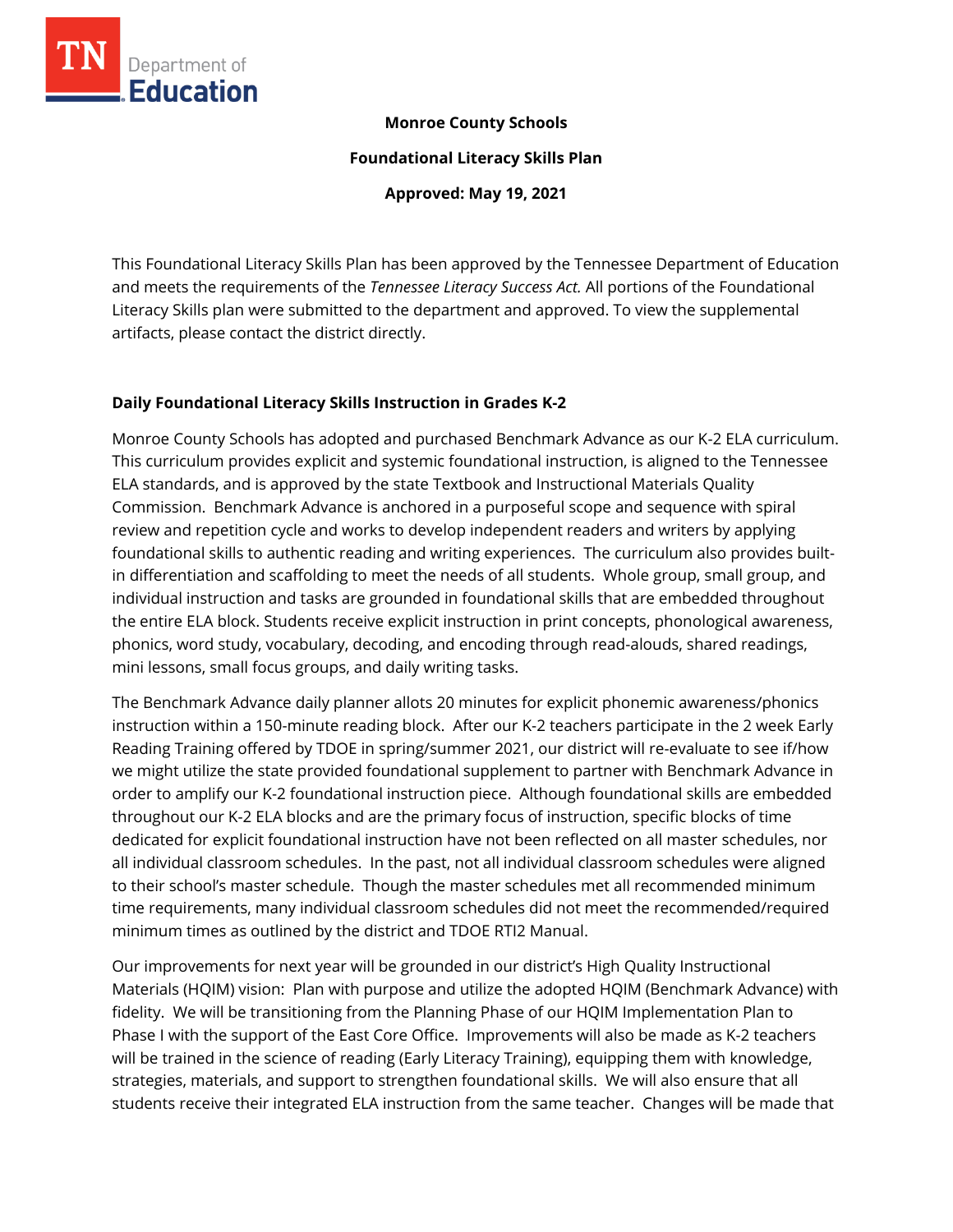will eliminate departmentalizing K-2 classes t ensure required times for the ELA block are met. Changes will also be made in accountability protocols with administrator and teacher assurance documents surrounding the alignment of master schedules and individual teacher schedules to district and state guidelines (see supporting documents). Fidelity will also be monitored through school-level and district-level learning walks, school-level PLC's, and district-wide grade level collaborations.

## **Daily Foundational Literacy Skills Instruction in Grades 3-5**

Monroe County Schools has adopted and purchased Benchmark Advance as our 3-5 ELA curriculum. This curriculum provides explicit and systemic foundational instruction, is aligned to the Tennessee ELA standards, and is approved by the state Textbook and Instructional Materials Quality Commission. Benchmark Advance is anchored in a purposeful scope and sequence with spiral review and repetition cycle and works to develop independent readers and writers by applying foundational skills to authentic reading and writing experiences. The curriculum also provides builtin differentiation and scaffolding to meet the needs of all students. Whole group, small group, and individual instruction and tasks are grounded in foundational skills that are embedded throughout the entire ELA block. Students in grade 3-5 receive explicit instruction in word study/morphology, vocabulary, vowel patterns, grammar skills, fluency, and comprehension through read-alouds, shared readings, mini lessons, small focus groups, and daily writing tasks.

The Benchmark Advance provides embedded foundational skills throughout the literacy block. The daily planner allots 10 minutes for read-alouds, 60 minutes for reading & word study, and 50 minutes for writing and grammar within a 120-minute reading block. After our 3-5 grade teachers participate in the 2 week Early Reading Training offered by TDOE in spring/summer 2021, our district will re-evaluate to see how we might incorporate the strategies learned into the literacy block. We would also like to possibly purchase some of the K-2 supplemental foundational kits for our 3-5 grade teachers to provide extra support for students who might need it. Although foundational skills are embedded throughout our 3-5 ELA blocks and are the primary focus of instruction, it has been a challenge to meet district and state recommended/required blocks of time because our 5th grade students have been following the middle school schedule. Also, in the past, not all individual classroom schedules were aligned to their school's master schedule. Though the master schedules may have met most recommended minimum time requirements, many individual classroom schedules did not meet the recommended/required minimum times as outlined by the district and TDOE RTI2 Manual.

Our improvements for next year will be grounded in our district's High Quality Instructional Materials (HQIM) vision: Plan with purpose and utilize the adopted HQIM (Benchmark Advance) with fidelity. We will be transitioning from the Planning Phase of our HQIM Implementation Plan to Phase I with the support of the East Core Office. Improvements will also be made as 3-5 grade teachers will be trained in the science of reading (Early Literacy Training), equipping them with knowledge and strategies that will support and reinforce foundational skills. We will also ensure that all students receive their integrated ELA instruction from the same teacher and will try to increase the amount of time allotted for 5th grade students' literacy blocks. Changes will also be made in accountability protocols with administrator and teacher assurance documents surrounding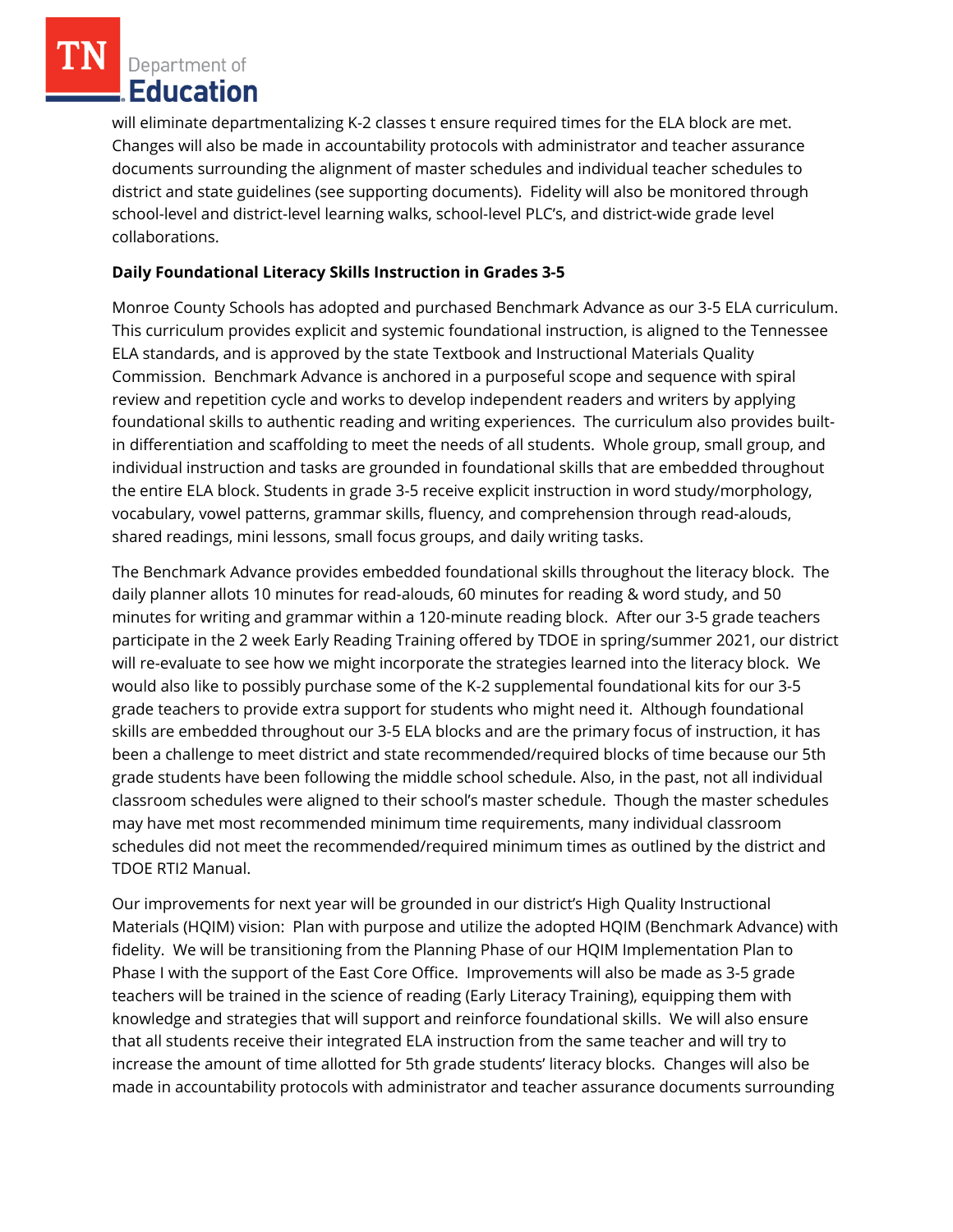the alignment of master schedules and individual teacher schedules to district and state guidelines (see supporting documents). Fidelity will also be monitored through school-level and district-level learning walks, school-level PLC's, and district-wide grade level collaborations.

### **Approved Instructional Materials for Grades K-2**

Benchmark - K-5 Advance

## **Approved Instructional Materials for Grades 3-5**

Benchmark - K-5 Advance

# **Universal Reading Screener for Grades K-5. This screener complies with RTI<sup>2</sup>and Say Dyslexia requirements.**

Monroe County Schools uses FastBridge as our universal screener and progress monitoring tool for reading. This screener offers both computer-adaptive tests (aReading) as well as curriculum-based measures in order to isolate deficiencies and show growth over time. All students in grades kindergarten through fifth grade are screened a minimum of three times per year using multiple screening measures. Select FastBridge curriculum-based measures are used as part of a battery of screeners administered to identify characteristics of dyslexia. We will not be making a decision about using the state screening option until more information is shared with districts.

### **Intervention Structure and Supports**

Students in kindergarten through fifth grade are given a universal screener (FastBridge) three times per year. School RTI2 teams meet after each screening period to determine which students are "atrisk" in reading based on universal screening and other data (state test scores, grades, attendance, etc.). These students then receive tiered interventions in a small-group setting with a qualified interventionist to address reading deficiencies and to help close the achievement gap.

Students between the 10th and 25th percentiles receive 30 minutes of a Tier II reading intervention. For Tier II, our district uses one of two interventions that focus on phonemic awareness, phonics, sight-word fluency, vocabulary, passage fluency, comprehension, and writing: 1.) The Small-Group Differentiated Teaching Model is based on books by Beverly Tyner. Lesson plans and word studies help interventionists implement strategies to ensure student growth. Level assessments help interventionists to place students in the correct level and to target deficiencies. 2.) My Sidewalks is a research-proven reading intervention that provides explicit instruction. Placement and skills assessments are given to help identify deficiencies and measure growth.

Students below the 10th percentile receive 45 minutes of a Tier III reading intervention. These students are placed in one of two programs based on their deficits: 1.) S.P.I.R.E, a research-proven reading intervention program, is designed to build reading success through an intensive, structured, and spiraling curriculum that incorporates phonological awareness, phonics, spelling, fluency, vocabulary, and comprehension, This program incorporates explicit, teacher-led instruction, consistent lesson structures, and multisensory learning to help students close learning gaps and remediate reading deficiencies. S.P.I.R.E assessments are administered to identify and help interventionists target deficiencies. Unit and lesson assessments monitor growth and skill mastery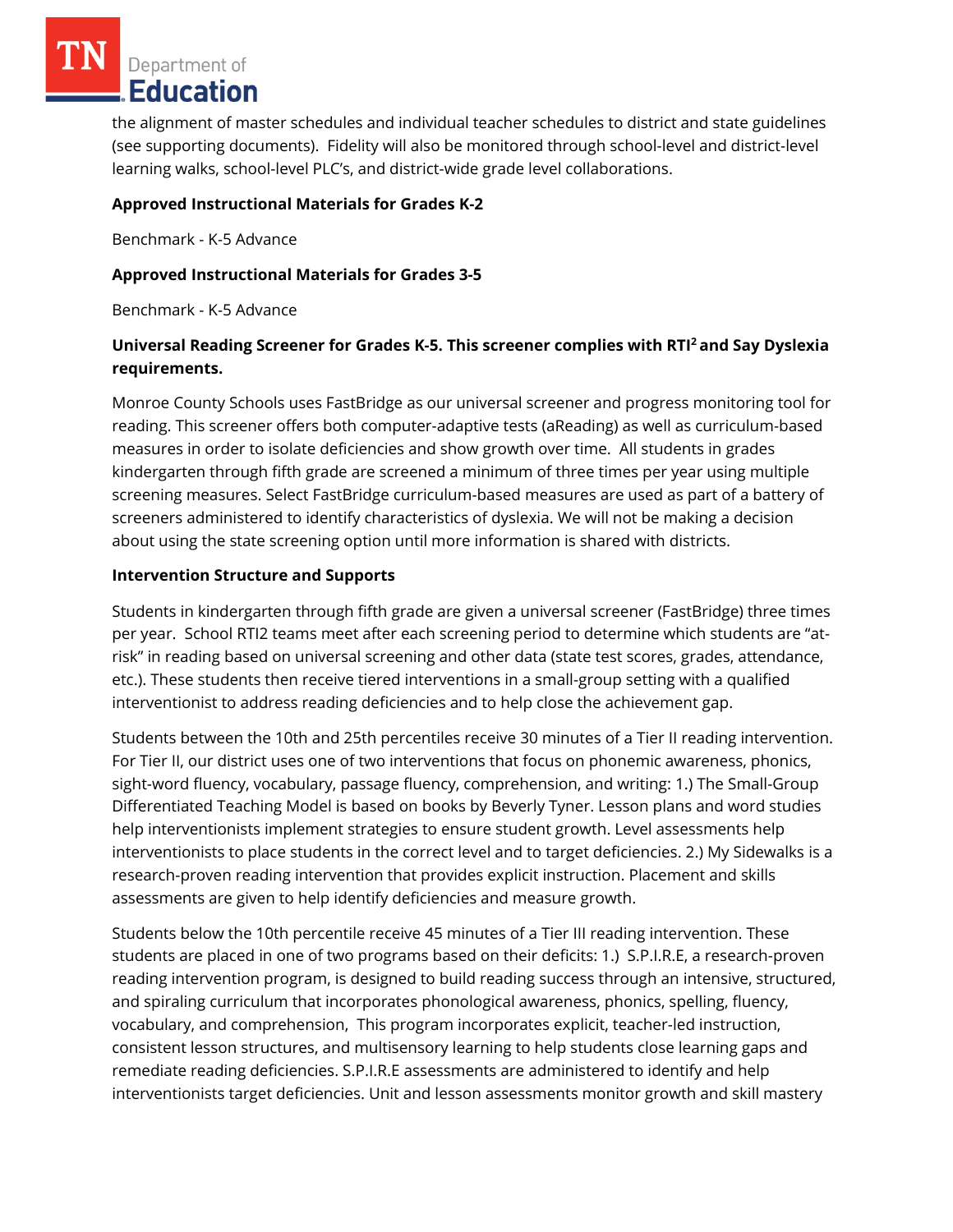as students move forward through the program. 2.) My Sidewalks.(See description above.) Students above the 25th percentile will receive instruction to address skills gaps and encourage further reading skills growth during the RTI block.

Students who have been determined to be "at-risk" will also be assessed using various survey level assessments to determine if they have characteristics of dyslexia. Students demonstrating these characteristics will be placed in S.P.I.R.E, our most intensive intervention meeting the requirements of the Say Dyslexia Law. Parents of students exhibiting characteristics will receive a letter explaining the characteristics of dyslexia, how these characteristics are addressed during the reading intervention, and how they can support their child at home.

 RTI2 school data teams meet every 4.5 weeks to review progress monitoring and other data to determine if an intervention change is needed. Schools in Monroe County strive to adhere to the time structures for all subjects and tiers as delineated in the Tennessee RTI2 Plan. Our master school schedules and teacher schedules reflect these times.

### **Parent Notification Plan/Home Literacy Reports**

After each screening period, Monroe County Schools strives to notify parents of skills deficiencies in both reading and math. These letters are written in parent-friendly language and resources are provided to equip parents to work with their children at home. There is a three-part process for notifying parents of their child's reading strengths and weaknesses, each tier support that may be received, and any characteristics of dyslexia if identified. The first letters are sent to parents of all students in grades K-5 notifying them of their child's performance on the screening assessments. This letter describes the assessments given at each grade level, their child's score on each assessment, and how their child's performance compares to the national norms. The letter further clarifies how the child's performance correlates with grade level expectations. The importance of reading on grade level by the end of third grade is highlighted. Furthermore, the importance of a school and parent partnership, parent involvement, and reading practice at home in order to reach that goal are emphasized. No-cost strategies are provided to help parents support their child at home. Links to our district website which provides additional information and resources are also given.

The second set of correspondence is sent to parents of students who fall below the 25th percentile on screening assessments. This letter reviews the screening process and describes the RTI selection process. Parents are informed of their child's tier placement in both reading in addition, math, and the intervention is explained. Links to the district RTI site are provided. On the district link, parents will find resources explaining RTI2, resources describing both reading and math deficits, as well as reading and math resources to help parents work with their child at home.

Additionally, after students' data has been analyzed by school RTI teams, the team will identify students who may need additional assessments to help identify those who exhibit characteristics of dyslexia as delineated in Tennessee's Say Dyslexia Law and resource guide. Parents of students who exhibit characteristics of dyslexia based on our assessments will receive another letter outlining the many tiers of support their child receives, the rationale behind dyslexia screening, and information describing the dyslexia screening process. The characteristics that their child exhibits will be marked